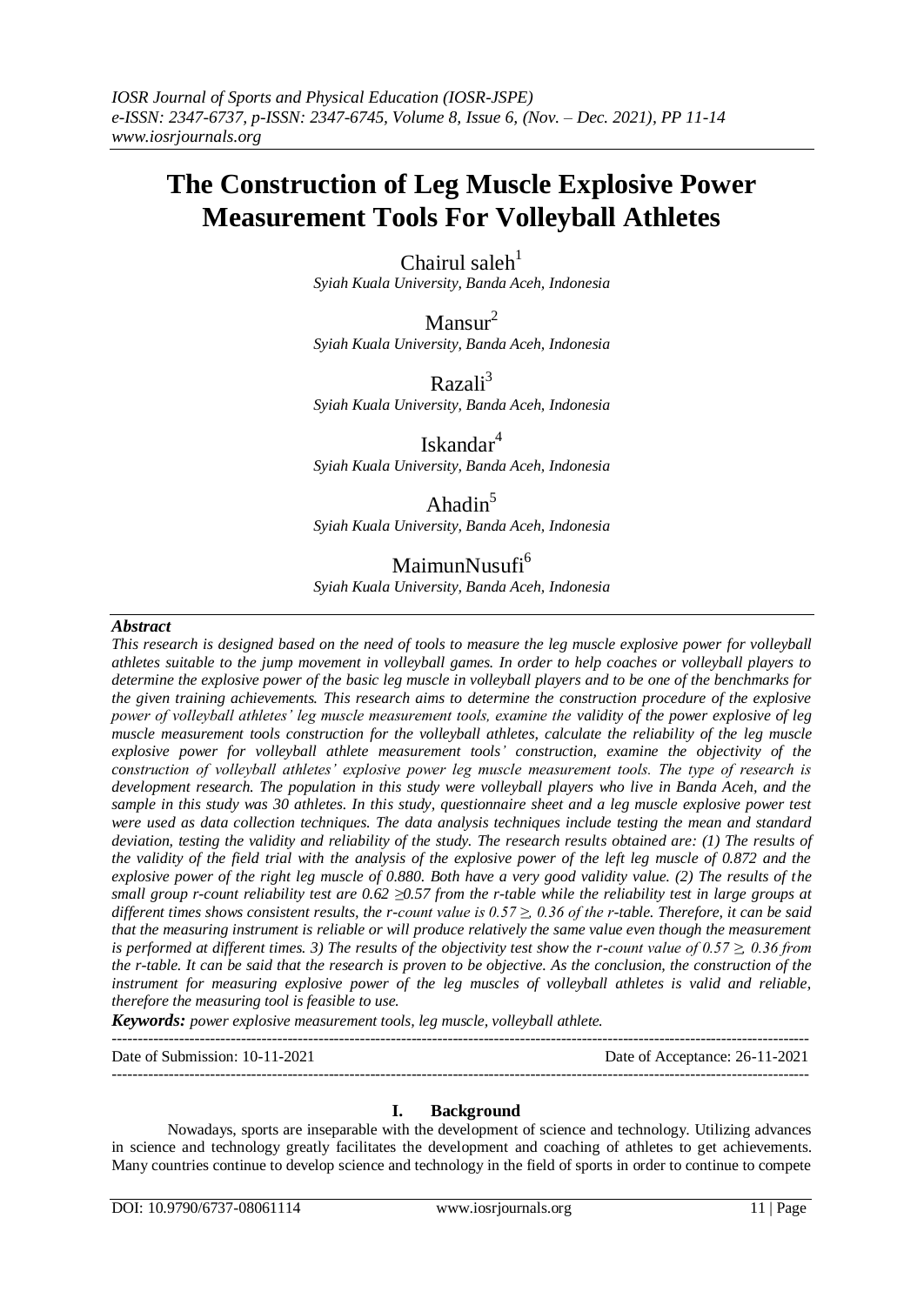with other countries. With the progress of today's era, it is very inappropriate to continue to maintain conventional methods in the athlete coaching process.

To have a high achievement athlete requires excellent and mature preparation. There is no an instant way to achieve it, there must be processes, programmed and structured training. Athlete coaching is a long term process. Creating high achievement athletes cannot be solely relied on experience in the coaching process, appropriate steps are also needed in preparing training programs. Before doing the training, it is suggested that the coach test and measure the athlete's basic ability. This is to determine the increase in the athlete's ability before and after being given a training program.

To find out the extent to which the ability of the physical condition and the ability of an athlete's sports skills, a measuring device for the athlete's ability is needed. Many measuring devices have been created to measure the ability of the physical components of athletes. Sit up test, for example, is used to measure abdominal muscle endurance. Medicine balls, in addition, is used to measure arm muscle power in which the medicine ball is thrown with designated rules during the measurement. Many other measurement tests are also available to measure the physical ability of athletes.

In this modern era, the measurement tools used to measure athlete's capabilities are improving and advancing continuously. It is done to ease the athletes to achieve their peak performances. Most of the existing measurement tests are general in nature and can be used to measure the physical condition of athletes regardless of the particular sport. In measuring the explosive power of the leg muscles, the Vertical Jump test and the Standing Board Jump test are commonly used. These measurement tests have long been used to measure the explosive power of the leg muscles of athletes in various sports. With the applied rules and norms in those tests, the test aims to determine the explosive power of an athlete. However, in the implementation of the measurements, there were several points found by the researchers when the two tests were used to measure the explosive power of the leg muscles of volleyball athletes. In volleyballs, *smash* is one of the ability that the athlete must excel in. The smash technique in volleyball plays a very vital role because the smash aims to get points by dropping the ball in the opponent's field of play. The explosive power of the leg muscles is dominantly used when performing the smash technique in volleyball.

In addition, vertical jump test also has its weakness. For example, when the test is performed, the sample stands beside a measurement board which results in the limited movement of the athlete. Another weakness that the researcher saw when using the measurement board in vertical jump was that when the hand hit the board it was not at the highest point of the jump itself, this was because the fingertips moved slightly to the side to touch the Vertical Jump board.

Measuring the explosive muscle power of volleyball athletes' leg using the standing board jump test will get relatively less optimal results. In standing board jump test, the sample jumps forward as far as possible then the measurement will be conducted on how far the jump is. It is therefore very different compared to the jumping principle in volleyball in which the jump is as high as possible.

Based on this phenomenon, a test tool for measuring leg muscle explosive power for volleyball athletes is required in order to make it easier for a researcher or coach to analyze the jump by utilizing science and technology as well as updating the construction of a leg muscle explosive power measurement test tool that is able to provide flexibility when the athlete is jumping.

Seeing a phenomenon that occurs like this requires a test tool for measuring leg muscle explosive power for volleyball athletes that can make it easier for a researcher or coach to analyze jump results by utilizing science and technology as well as updating the construction of a leg muscle explosive power measurement test tool that is able to provide flexibility athlete jumping. This is needed to get maximum leg muscle explosive power results. It is hoped that it can help in the process of coaching volleyball athletes to get higher achievements.

#### **II. Research Procedure**

Based on the explained problem, that is the construction of explosive power leg muscle measurement tools of volleyball athletes, the type of this research is included in the development research. Research designed in a research is defined as a process of research data collection and analysis. Basically the research design is a measuring tool as follows:

- 1. Planning the product to be constructed
- a. Survey and measurement of leg muscle explosive power of volleyball athletes.
- b. Studying the measurement tool model for measuring explosive power of volleyball athletes' leg muscle
- c. Determine the type, sequence and purpose of the test and determine the appropriate group and strategy.
- 2. Designing the prototype or initial model
- a. Analysis of the objectives and the character of the product.
- b. Analysis of the motoric character of the players.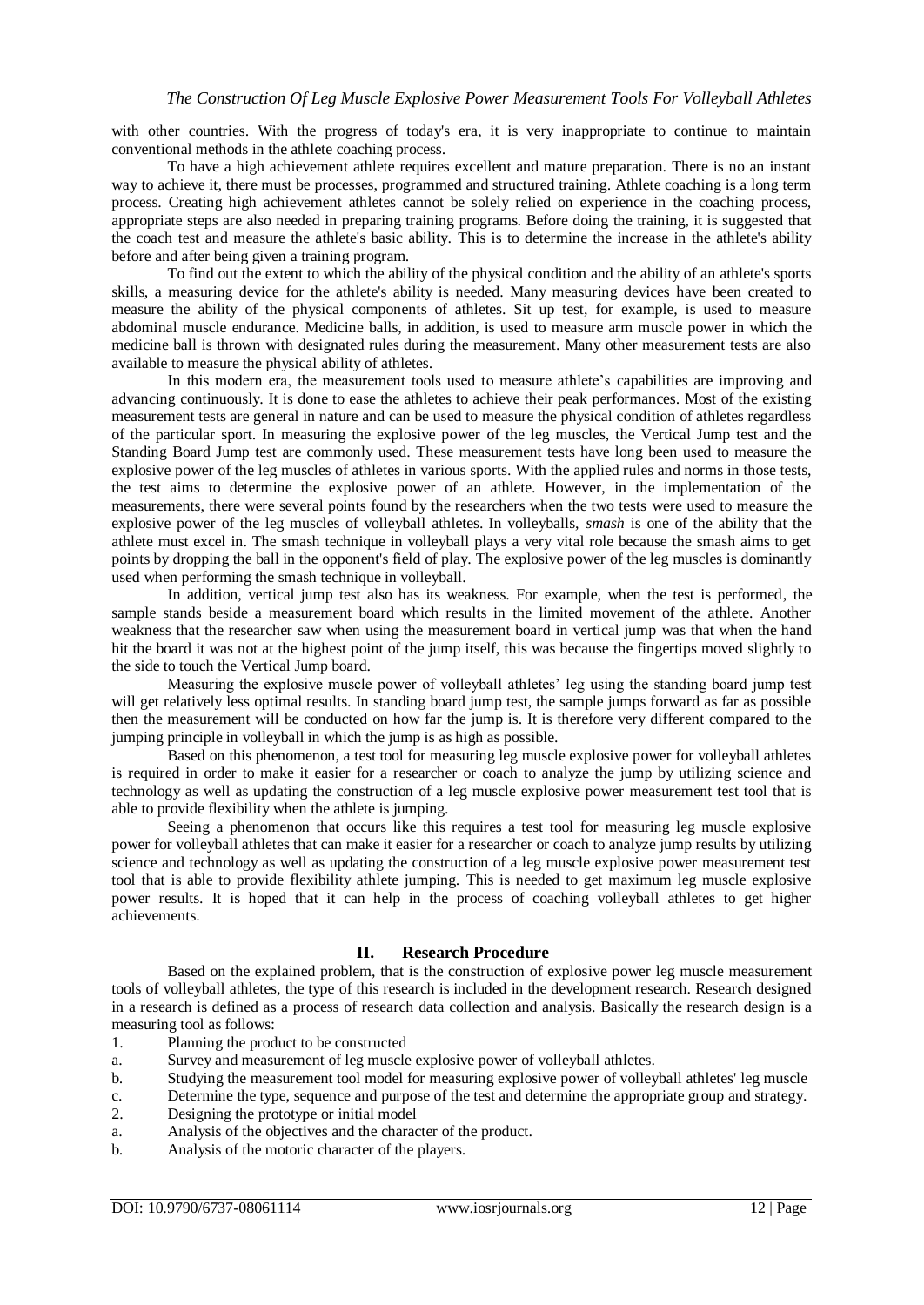c. Formulating and setting goals to be achieved so that volleyball athletes can utilize these measuring tools as expected.

d. Developing a model of measuring leg muscle explosive power that is suitable for volleyball athletes.

e. Measuring the explosive power of leg muscle of the volleyball athletes using the created measuring tools.

f. Documenting as an input material for evaluation in the further stage of the research.

3. Expert Validation (Expert Test)

Expert validation in the construction of a product must be conducted from the beginning or before the product is tested on a small scale group until the testing of the initial product at the actual scale. The purpose of expert validation is to review the initial product in order to provide input and follow up through improvements for a better product.

An expert is someone who is considered a trusted source of certain techniques or expertise who has the talent to judge and decide things correctly, well, or reliably in accordance with the rules and status by his fellow or audience in a particular field. Experts or validation experts or what are termed validators are expected to provide input or suggestions for improvement of the developed product.

4. Field trials

a. Small group field test. After a limited field trial, revisions are carried out and validation with expert lecturers so that it is suitable for use in a wider field test.

b. A wider field trial or test on a greater group is a field trial involving more subjects. This stage is also tested on the effectiveness and objectivity of the product being constructed. After conducting a wider field test, a revision was made to reduce the level of weakness of the product being constructed.

5. Product revision

Revision is conducted based on the result of the initial validation and result of test or field trials on the volleyball athlete groups. Meanwhile, with the aim of determining the level of success of the product, information collection and objective achievements of this product revision are carried out if there are deficiencies in the repair.

In the trial use, the product manufacturer should always evaluate the product performance. In this case, it is a work system or the continuity of instrument products, product revisions are carried out according to input from competent or experts.

The population in this research is the volleyball players living in Banda Aceh and Aceh Besar. The research population is determined by cluster random sampling technique. Based on Maksum (2012:57), "in cluster random sampling, the sample is chosen not based on its individual by based on the group or area which later refers to cluster such as province, district, sub-district and etc."

Craswell (2009:20) also explained that "cluster random sampling procedure is an ideal sample when the researcher finds it impossible to collect a list of all the elements that make up the population. In clustering procedure, the researcher first defined the clusters and then identified the name of the individuals in each cluster and then sampled the individuals".

According to Sugiyono (2009:118), sample is part of the number and characteristics possessed by the population. Considering that this research is a product trial, the sample is volleyball players living in Banda Aceh and Aceh Besar totaling 30 athletes.

#### **III. Results**

The results of validation test on the measurement tools of leg muscle explosive power on the volleyball athletes using Ms. Excel showed that the left leg muscle explosive power of the small group is 0.9355 and the right leg muscle explosive power is 0.8618. the explosive power of left leg muscle of bigger group is 0.8723 and right leg muscle explosive power is 0.8800. Based on the interpretation of validation table, the instrument validity value of the explosive power leg muscle of the athletes is in 'very high' criteria.

The results of the single test showed a very good level of reliability for the test with r- count  $(0.573) \geq (0.361) r$ <sup>-table</sup>., therefore, it can be said that there is a significant correlation in significant level of 0.05. The correlation shows consistent results, therefore the measuring instrument used is considered reliable or will produce the same value even though it is carried out at different times.

### **IV. Conclusion**

Based on the data analysis and research explanation section of the construction of measurement tools on the explosive power of leg muscle for the volleyball athletes, the conclusions are as follows:

1. The measurement tool of explosive power of leg muscle for the volleyball athletes is considered a valid instrument for volleyball players because this instrument only measures one factor.

2. The instrument of explosive power of leg muscle measurement for the volleyball athletes tested on respondents is declared to have a very high validity level.